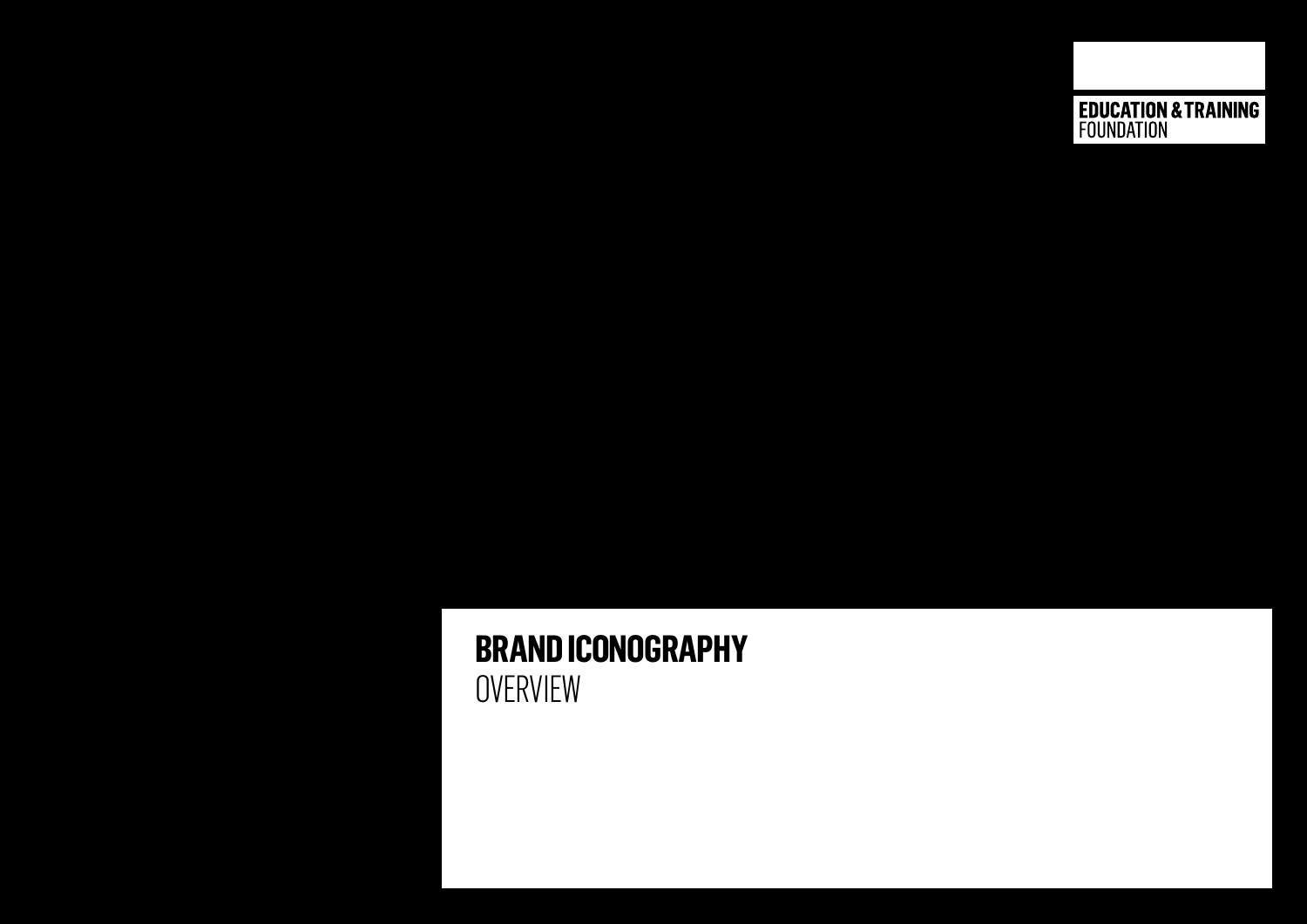## **FILE TYPES**

Icons are available in the following formats: Print: colour **CMYK** file type .eps Digital: colour RGB colour file type .png

## **COLOUR**

Icons are available in all 6 colours from our brand palette including white out versions.

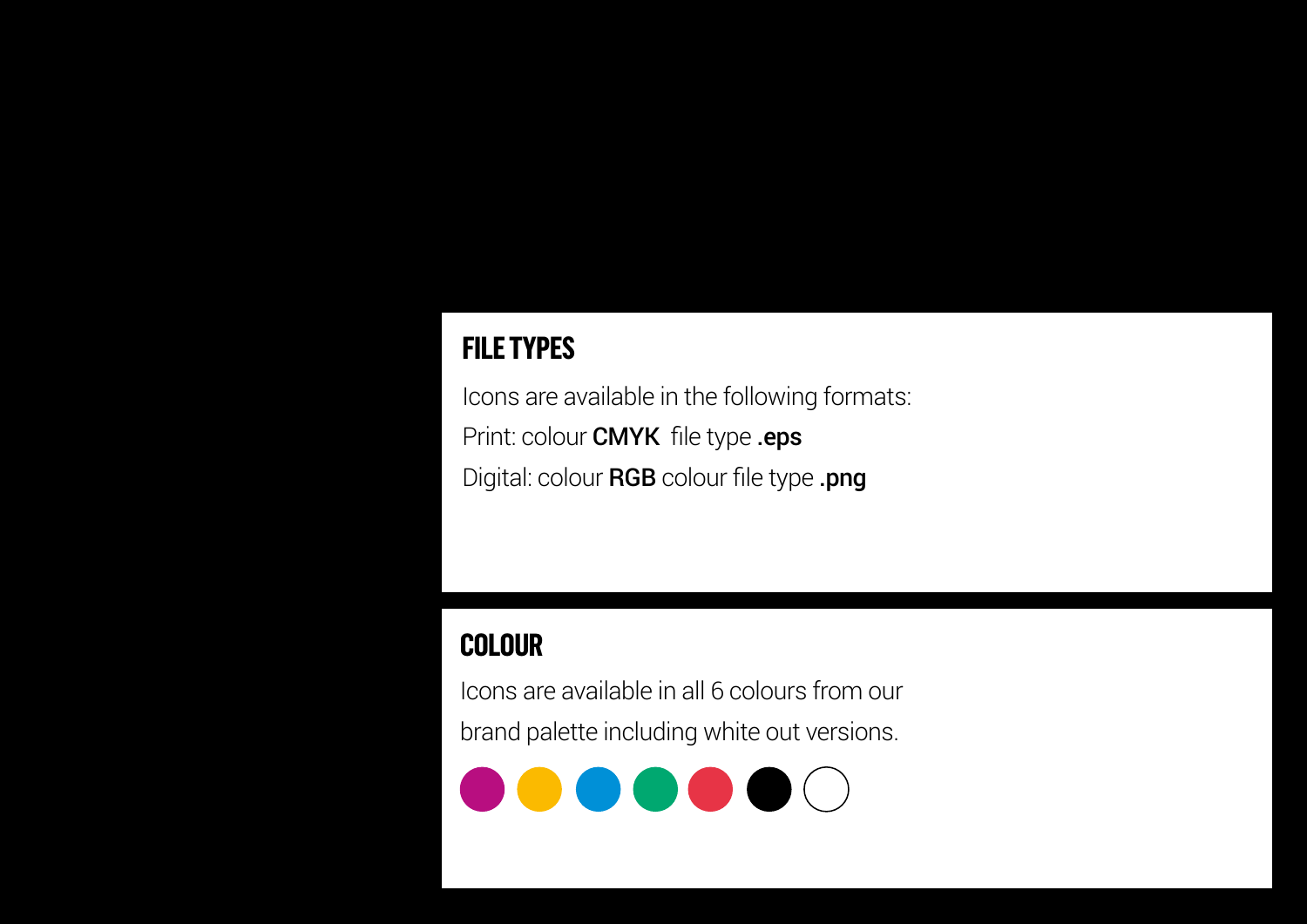| ARROW            | ACHIEVEMENT - CUP                      | SPEECH BUBBLES | PEOPLE GROUP          |
|------------------|----------------------------------------|----------------|-----------------------|
|                  |                                        |                |                       |
| CROSS            | ACHIEVEMENT - CERTIFICATE              | TICK           | PROGRESS - CHECKLIST  |
| K                |                                        |                |                       |
| MORE THAN        | ACHIEVEMENT - ROSETTE                  | TICKET         | PROGRESS-GROWTH GRAPH |
|                  |                                        |                |                       |
| MAGNIFYING GLASS | QUOTE MARKS                            | PEOPLE         | PROGRESS-ROAD         |
|                  | $\left\langle \mathbf{f}\right\rangle$ |                |                       |
|                  |                                        |                |                       |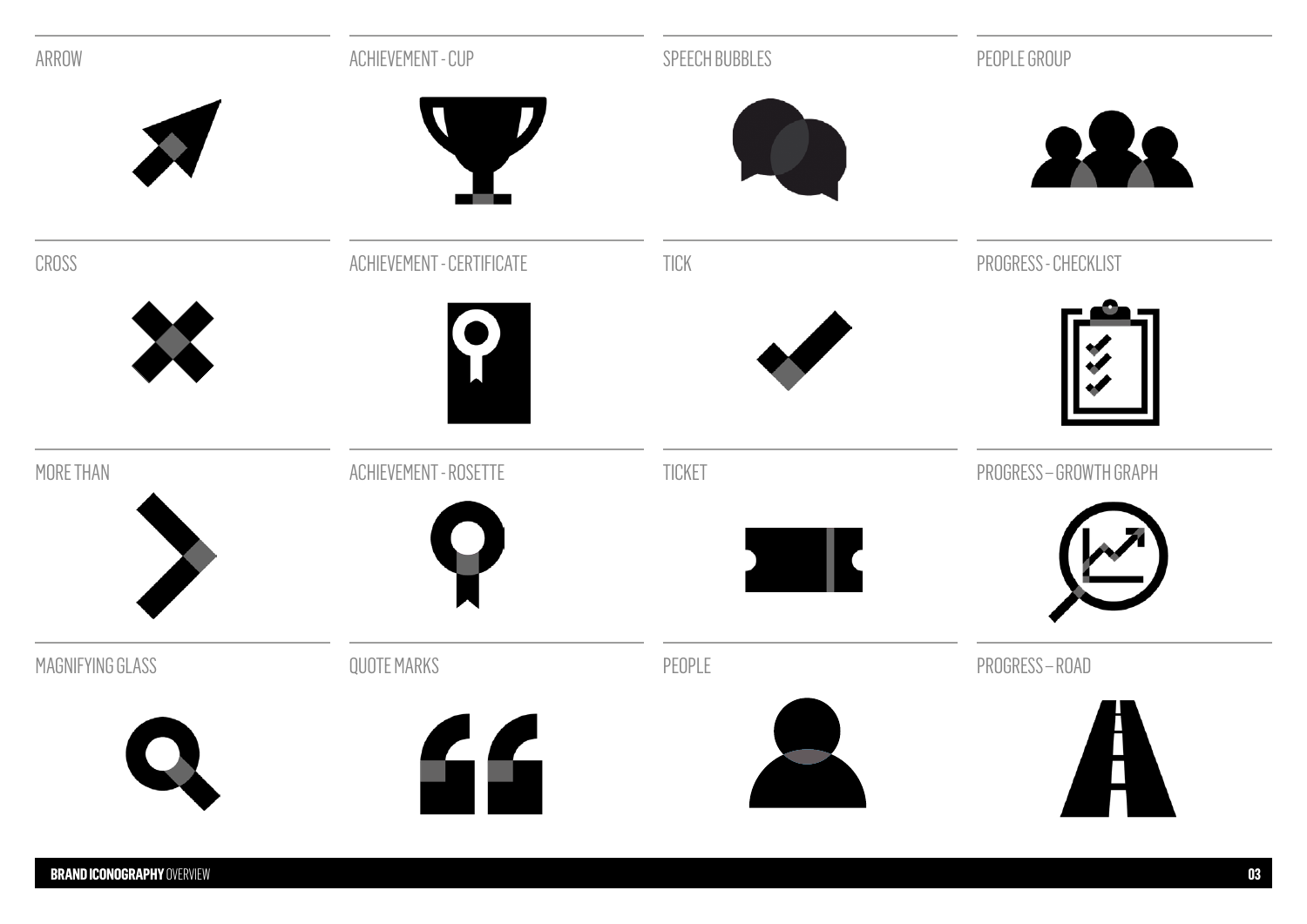| PROGRESS-SPEEDOMETER | RESOURCES / FILES   | GRAPH / BAR      | AUDIO/LISTEN   |
|----------------------|---------------------|------------------|----------------|
|                      |                     |                  | $\blacksquare$ |
| CONNECT / NETWORK    | RESOURCES / LIBRARY | GRAPH / PIE      | BELL           |
|                      | 昌                   |                  | 不              |
| DOWNLOAD / DIGITAL   | RESOURCES / BOOKS   | ONLINE / DIGITAL | CALENDAR       |
| 昌                    |                     |                  |                |
| <b>IDEA CLOUD</b>    | GRAPH / LINE        | WEBINAR          | CLICK          |
| $\rightarrow$        |                     |                  |                |

**BRAND ICONOGRAPHY** OVERVIEW **04**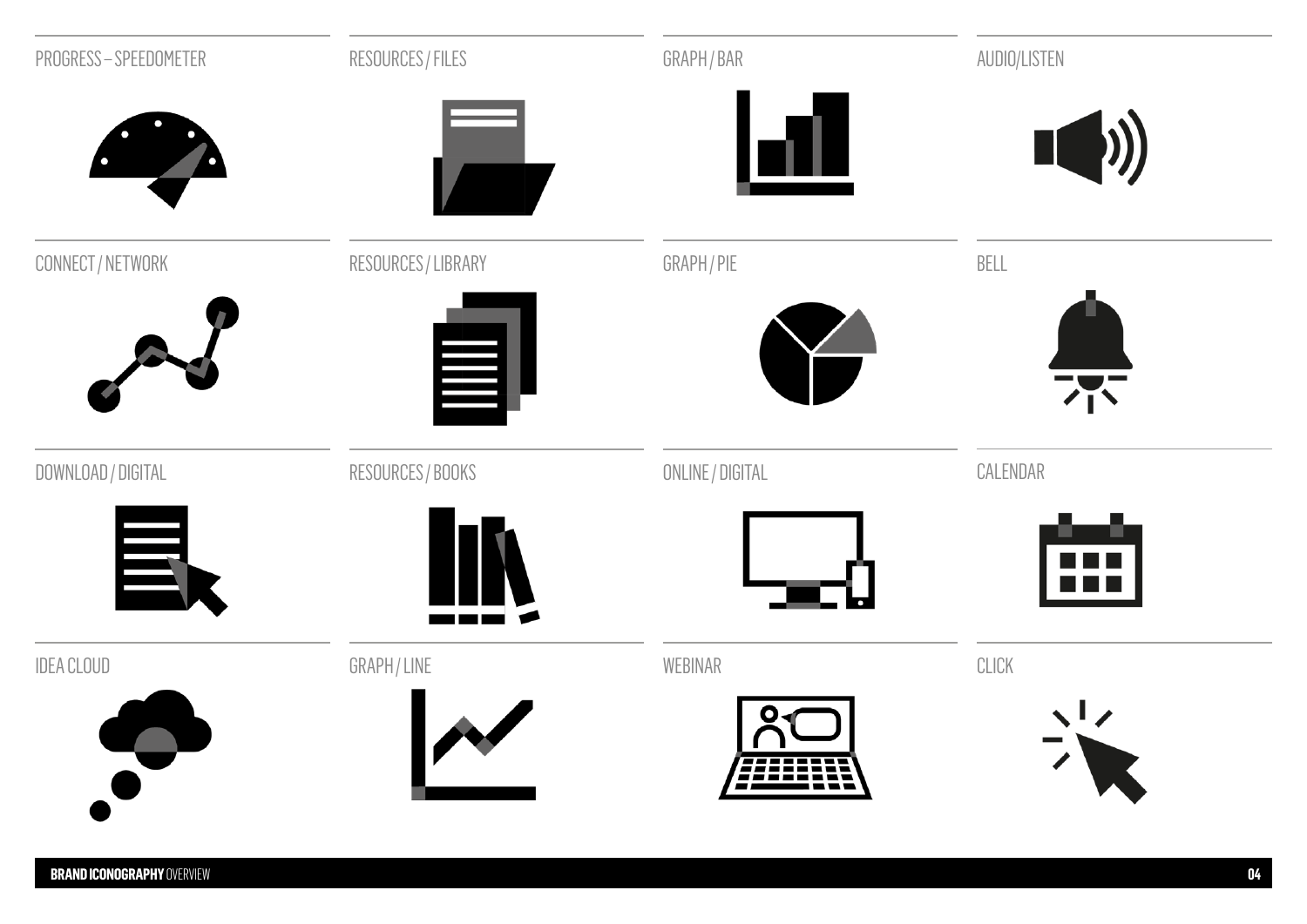| COGS                             | FEEDBACK | PEN            | SAFEGUARDING           |
|----------------------------------|----------|----------------|------------------------|
|                                  |          |                | $OQ$ <sub>D</sub><br>Ш |
|                                  | 트        |                |                        |
| CONTINUOUS PROCESS               | HANDS    | PHONE          | STAR                   |
|                                  |          |                |                        |
|                                  |          |                |                        |
| $\mathsf{E}\mathsf{D}\mathsf{I}$ | JIGSAW   | $\mathsf{PIN}$ | SUSTAINABILITY         |
| $\circ \diamond$                 | $\Omega$ |                |                        |
| fm.                              |          |                |                        |
| ENVELOPE                         | LEARNING | RULER          | TARGET                 |
|                                  |          | É              |                        |
|                                  |          |                |                        |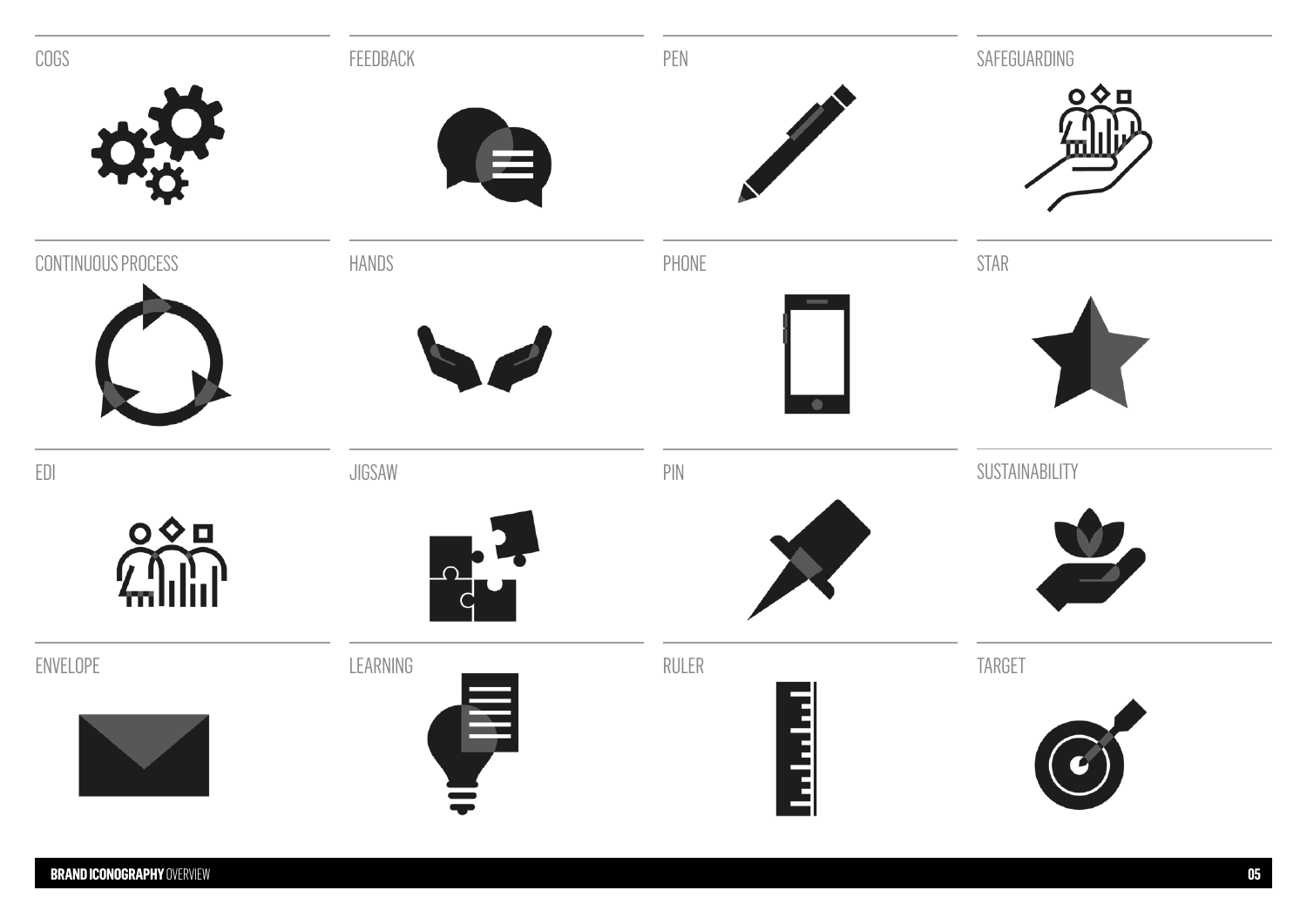| TEA CUP                           | F00D<br>$\mathbb{H}^\prime$ | IDENTITY            | POST-IT NOTE<br>П                           |
|-----------------------------------|-----------------------------|---------------------|---------------------------------------------|
|                                   |                             |                     |                                             |
| WELLBEING                         | FOOTSTEPS                   | LIGHTBULB           | QUESTION_MARK                               |
| CAMERA<br>$\overline{\textbf{O}}$ | HAND SANITISER              | MINDSET             | QUESTIONING<br>$\Phi_{\alpha}^{\mathbf{R}}$ |
| $EDL_2$                           | IDEA                        | MUTE                | SCALES                                      |
|                                   |                             | $\mathbf{H} \times$ |                                             |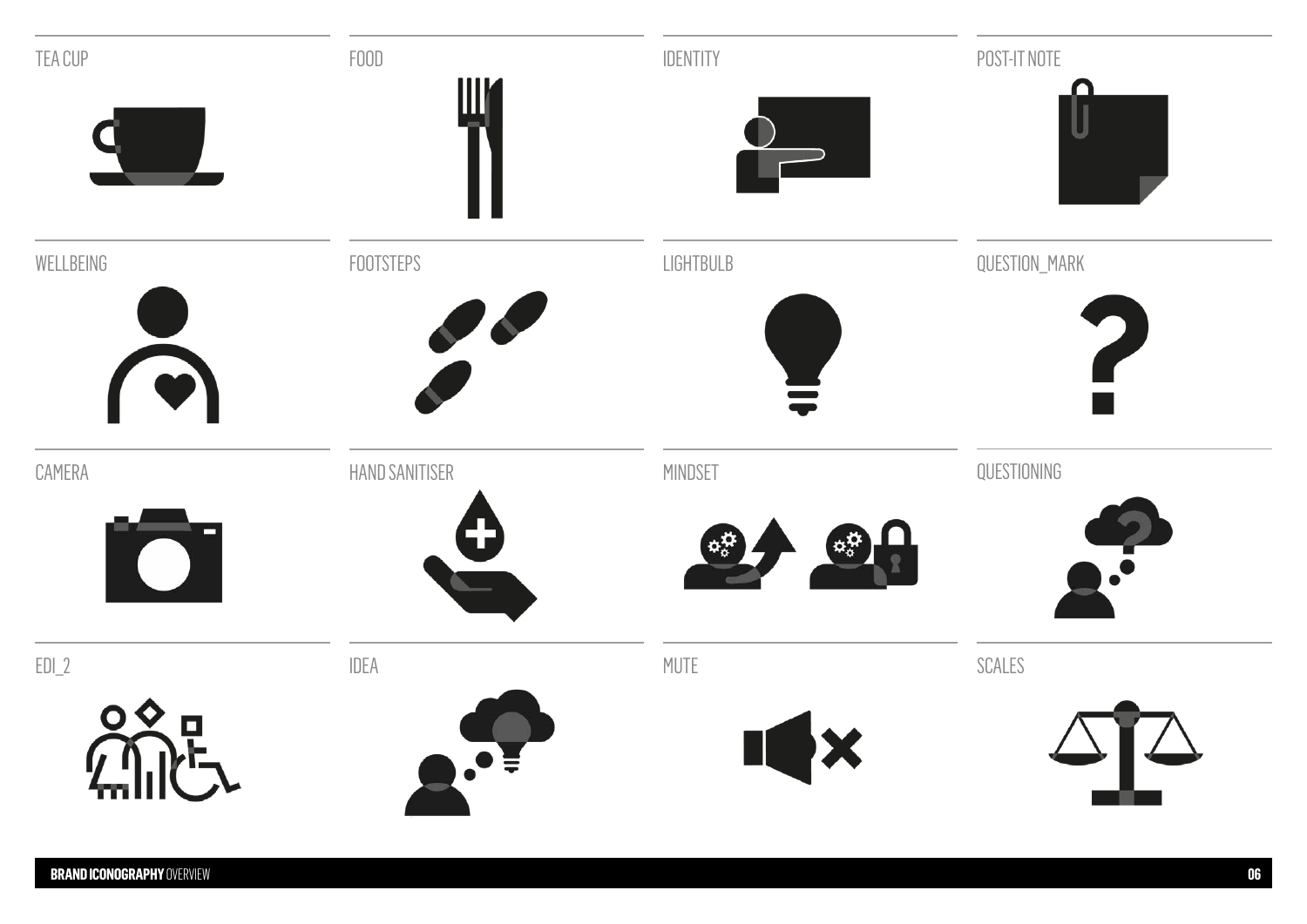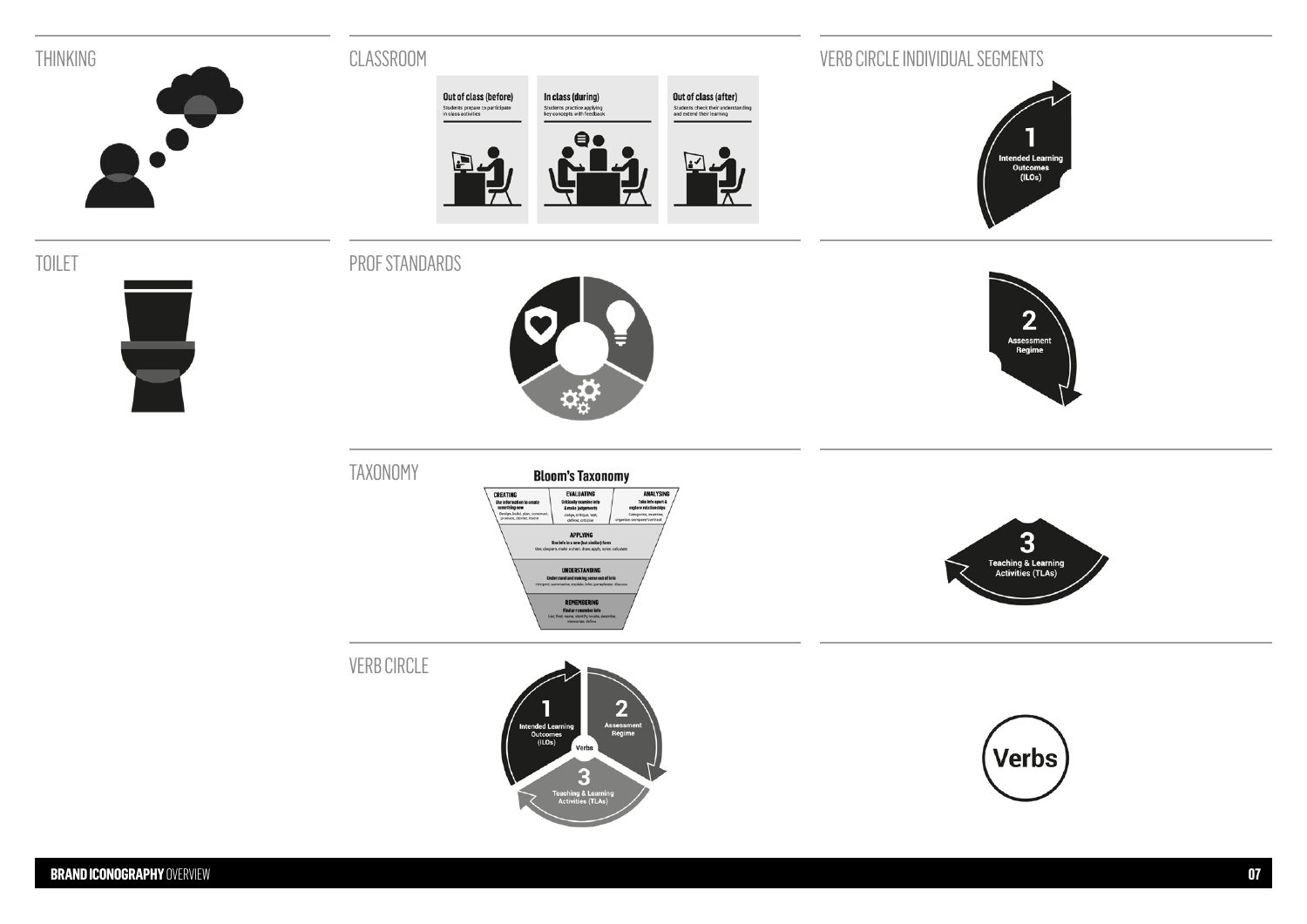| <b>BATTERY EMPTY</b>                      | WORKSHOP1         | MATHS_ENGLISH_DIGITAL<br>ABC |
|-------------------------------------------|-------------------|------------------------------|
| <b>BATTERY HALF</b>                       | WORKSHOP 2        | <b>123</b><br>NEURODIVERSITY |
| <b>BATTERY FULL</b>                       | WORKSHOP 3        | SAFE ONLINE                  |
| FIRE ESCAPE                               | CRITICAL THINKING | $\widehat{\bm{\Omega}}$      |
| $\left  \boldsymbol{\mathcal{S}} \right $ |                   |                              |